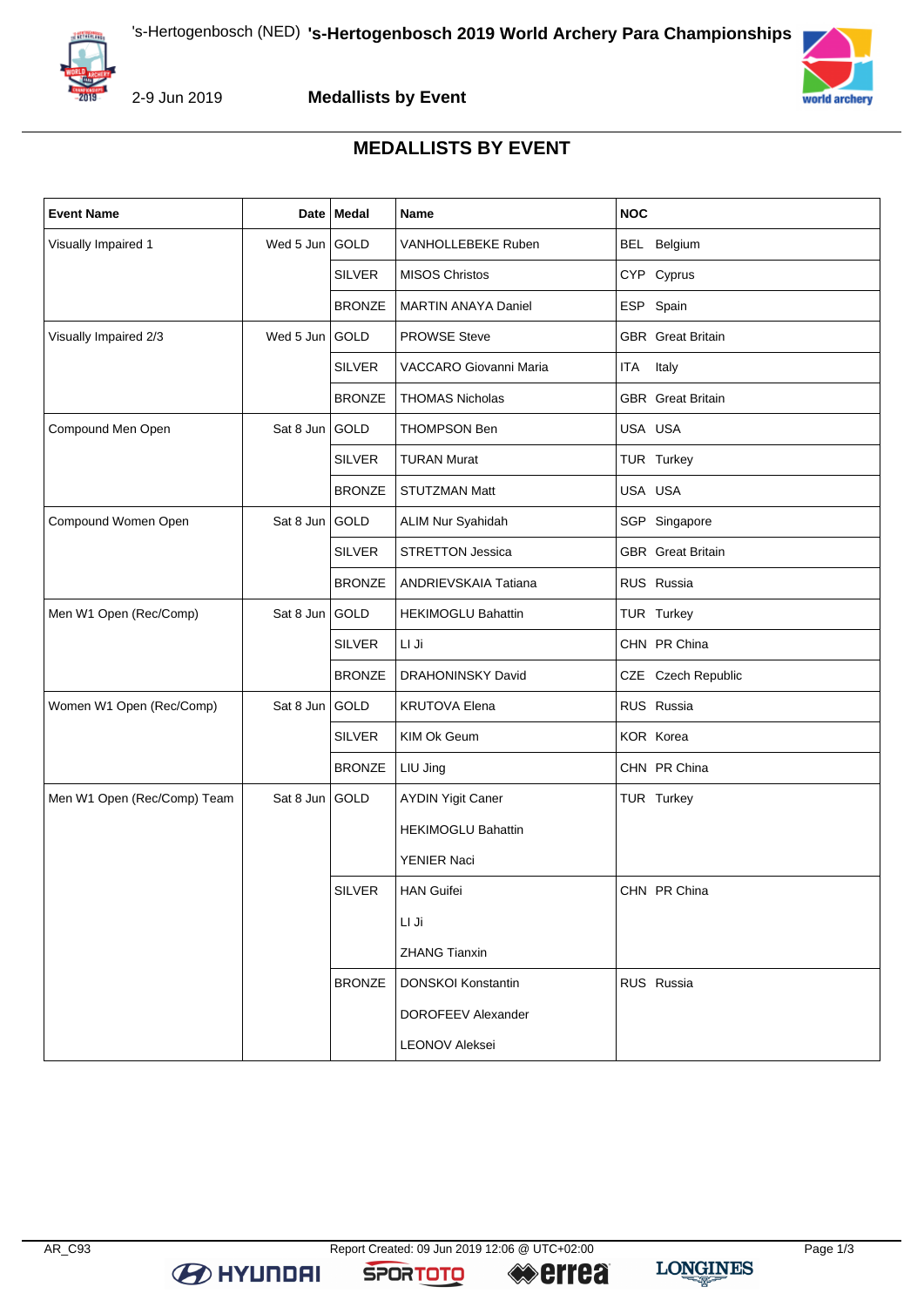



2-9 Jun 2019

**Medallists by Event**



## **MEDALLISTS BY EVENT**

| <b>Event Name</b>             |                | Date Medal    | Name                    | <b>NOC</b>               |
|-------------------------------|----------------|---------------|-------------------------|--------------------------|
| W1 Open (Rec/Comp) Mixed Team | Sat 8 Jun GOLD |               | LIU Jing                | CHN PR China             |
|                               |                |               | <b>ZHANG Tianxin</b>    |                          |
|                               |                | SILVER        | <b>KRUTOVA Elena</b>    | RUS Russia               |
|                               |                |               | <b>LEONOV Aleksei</b>   |                          |
|                               |                | <b>BRONZE</b> | OKAZAKI Aiko            | JPN Japan                |
|                               |                |               | NAKA Yoshitsugu         |                          |
| Compound Men Open Team        | Sat 8 Jun GOLD |               | <b>BIABANI Ramezan</b>  | IR Iran<br><b>IRI</b>    |
|                               |                |               | MANSHAEZADEH Alisina    |                          |
|                               |                |               | NORI Hadi               |                          |
|                               |                | SILVER        | AYGAN Erdogan           | TUR Turkey               |
|                               |                |               | <b>KORKMAZ Bulent</b>   |                          |
|                               |                |               | <b>TURAN Murat</b>      |                          |
|                               |                | <b>BRONZE</b> | Al Xinliang             | CHN PR China             |
|                               |                |               | GUO Feng                |                          |
|                               |                |               | HE Zihao                |                          |
| Compound Women Open Team      | Sat 8 Jun GOLD |               | LI Hui                  | CHN PR China             |
|                               |                |               | <b>LIN Yueshan</b>      |                          |
|                               |                |               | ZHOU Jiamin             |                          |
|                               |                | <b>SILVER</b> | <b>GRINHAM Jodie</b>    | <b>GBR</b> Great Britain |
|                               |                |               | PINE Phoebe             |                          |
|                               |                |               | <b>STRETTON Jessica</b> |                          |
|                               |                | <b>BRONZE</b> | ANDRIEVSKAIA Tatiana    | RUS Russia               |
|                               |                |               | ARTAKHINOVA Stepanida   |                          |
|                               |                |               | DZHIOEVA Anastasia      |                          |
| Compound Open Mixed Team      | Sat 8 Jun GOLD |               | ZHOU Jiamin             | CHN PR China             |
|                               |                |               | Al Xinliang             |                          |
|                               |                | <b>SILVER</b> | ARTAKHINOVA Stepanida   | RUS Russia               |
|                               |                |               | SHIGAEV Bair            |                          |
|                               |                | <b>BRONZE</b> | VIRGILIO Maria Andrea   | Italy<br><b>ITA</b>      |
|                               |                |               | SIMONELLI Alberto       |                          |

**SPORTOTO** 

**LONGINES**